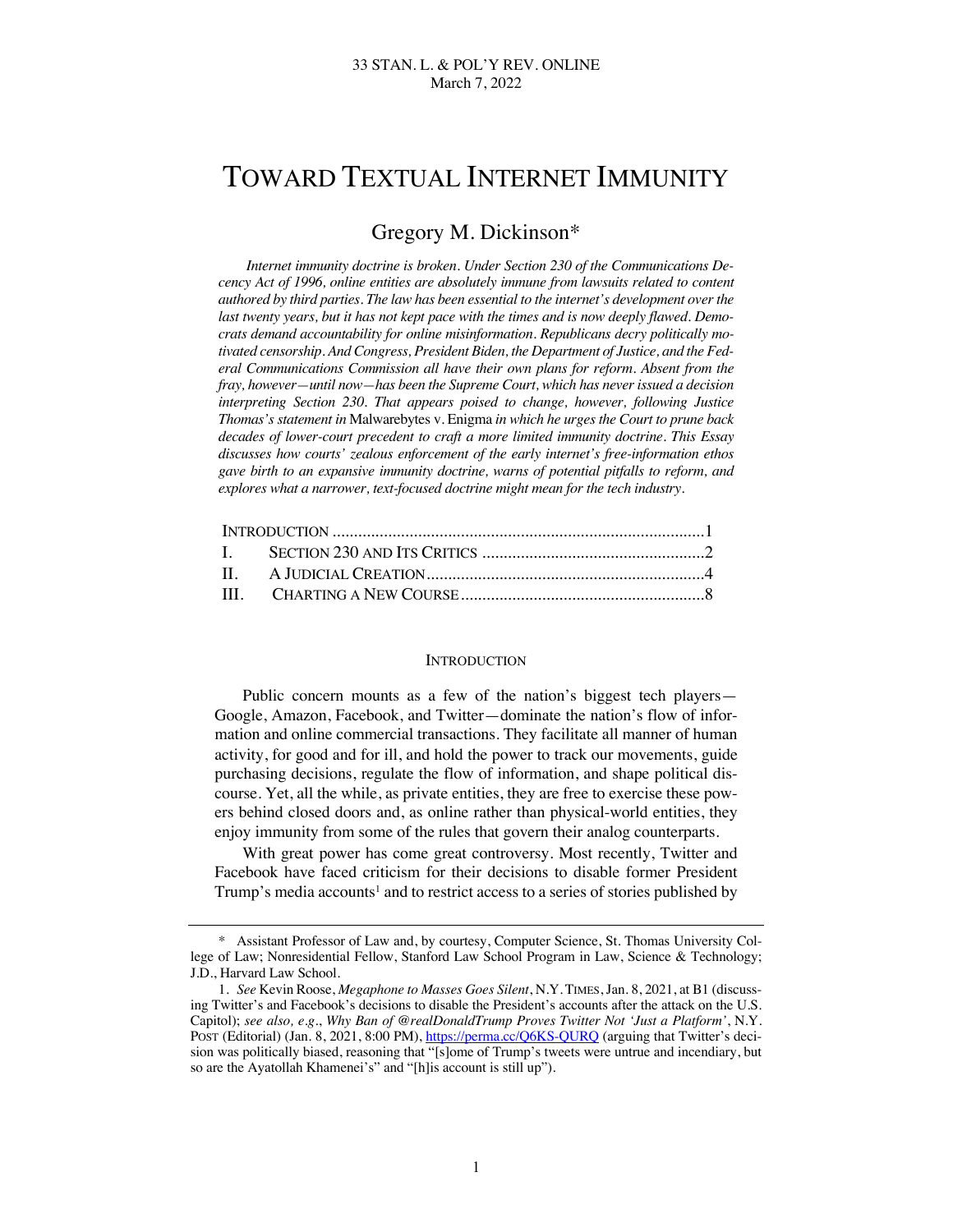the *New York Post* about 2020 Democratic presidential candidate Joe Biden's son, Hunter.<sup>2</sup> The decisions are just a few in a stream of high-profile disputes. Last year, Facebook was criticized for its decision *not* to remove a video of Speaker of the House Nancy Pelosi that had been edited to make her appear drunk and confused.<sup>3</sup> And for years now, a debate has been simmering<sup>4</sup> about how the government should respond to various bad-actor websites like those that aid terrorists, facilitate unlawful gun sales,<sup>5</sup> and profit from child abuse and sex trafficking.6

## I. SECTION 230 AND ITS CRITICS

At the heart of the controversy lies Section 230 of the Communications Decency Act of  $1996$ ,<sup>7</sup> a statute whose tame title belies the weighty protections it provides to the tech industry. Section 230 immunizes online entities against lawsuits related to content created by their users or other third parties: The law promotes "decency" on the internet by allowing online entities to censor "obscene,

7. Pub. L. No. 104-104, 110 Stat. 133 (1996) (codified as amended at 47 U.S.C. § 230).

<sup>2</sup>*. See* Kevin Roose, *Facebook and Twitter Dodge a 2016 Repeat, and Ignite a 2020 Firestorm*, N.Y. TIMES (Oct. 16, 2020), https://perma.cc/F8BV-K5ZZ (recounting the incident and observing that such incidents put social media companies "in a precarious spot" because they "are criticized when they allow misinformation to spread" and also "when they try to prevent it").

<sup>3</sup>*. See* Sue Halpern, *Facebook's False Standards for Not Removing a Fake Nancy Pelosi Video*, NEW YORKER (May 28, 2019), https://perma.cc/83NN-WARH.

<sup>4</sup>*. See, e.g.*, *Justice Department Issues Recommendations for Section 230 Reform*, U.S. DEP'T JUST. (June 17, 2020), https://perma.cc/JYX9-YMZ2 (proposing statutory amendment to address unlawful online activity); *see also* The Eliminating Abusive and Rampant Neglect of Interactive Technologies Act of 2020 (EARN IT Act), S. 3398, 116th Cong. (2020) (a proposed amendment to Section 230 that would allow civil suits against companies that recklessly distribute child pornography).

<sup>5</sup>*. See* Daniel v. Armslist, LLC, 926 N.W.2d 710 (Wis. 2019), *cert. denied*, 140 S. Ct. 562 (2019); *see also* Dan Frosch & Zusha Elinson, *Texas Man Pleads Guilty in Gun Sale to Mass Shooter*, WALL ST. J. (Oct. 8, 2020), https://perma.cc/93N2-HUTA (describing rising number of individuals who sell guns online, as a business, to individuals they meet through websites like Armslist.com, but who fail to conduct the background checks that are required of frequent private sellers).

<sup>6</sup>*. See* Doe v. Backpage.com, LLC, 817 F.3d 12 (1st Cir. 2016) (dismissing action brought by underage sex-trafficking victims against website on which they were advertised for sale). So troubled was Congress by the Backpage.com decision that it enacted the Allow States and Victims to Fight Online Sex Trafficking Act (FOSTA), Pub. L. 115-164, 132 Stat. 1253 (2018), which amended Section 230 to specifically exclude sex-trafficking claims from its protections. 47 U.S.C. 230(e)(5). Whether FOSTA helped those Congress sought to protect is an open question. Criminalization of sex work or enhanced enforcement of existing laws may harm sex workers by forcing them to work in secret, more dangerous, environments. *See*  Anna North, *Sex Workers Are in Danger. Warren and Sanders are Backing a Bill that Could Help*, VOX (Dec. 17, 2019, 12:20 PM), https://perma.cc/7RUU-36VT.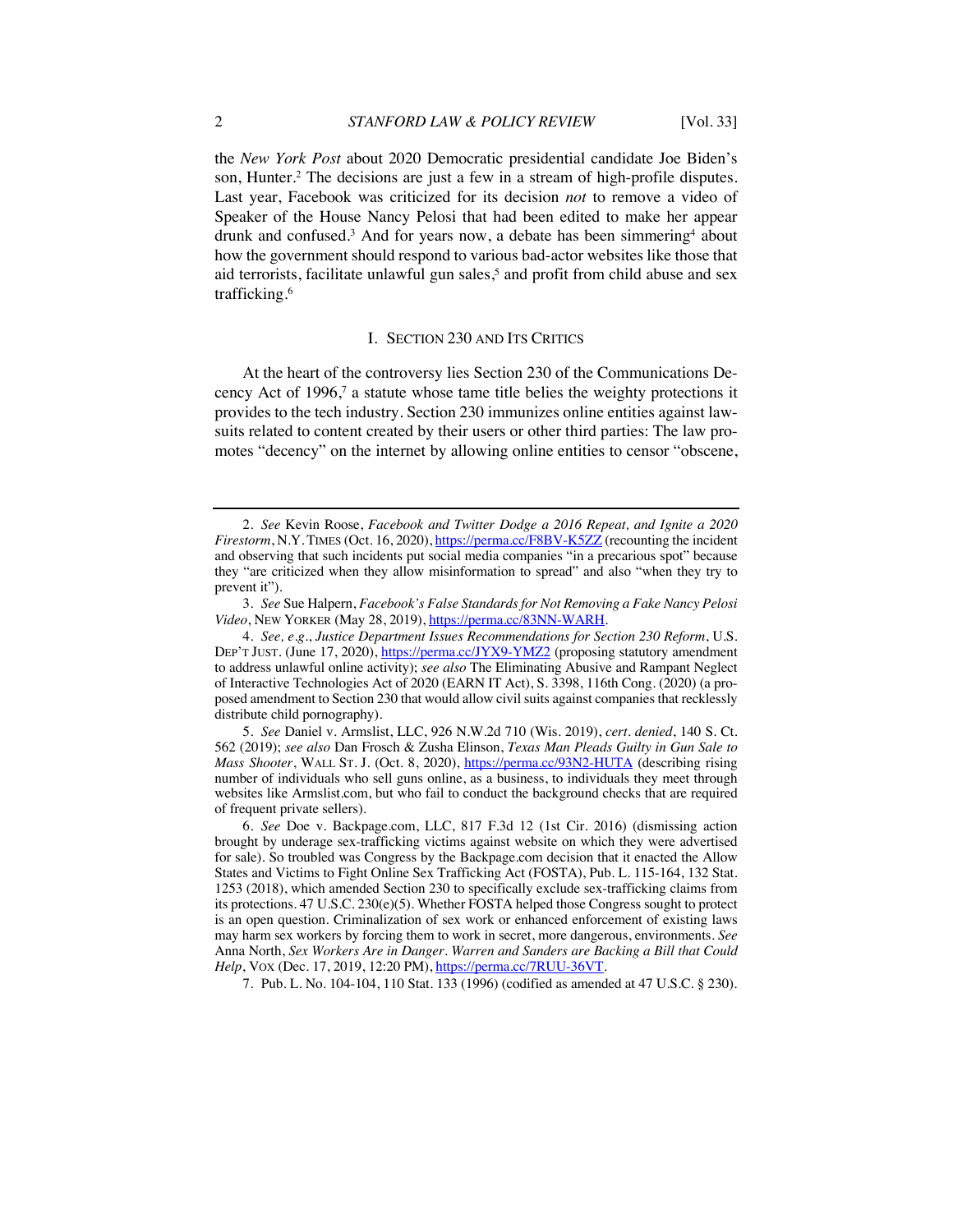lewd, lascivious, filthy, excessively violent, harassing, or otherwise objectionable" content without fear of being "treated as the publisher or speaker" of—and held liable—for whatever content they fail to censor;<sup>8</sup> and the law promotes freedom of expression by guaranteeing online entities' ability to relay and host the massive volumes of tweets, snaps, likes, and old-fashioned emails that flow into their systems without incurring liability for their contents.<sup>9</sup> Absent Section 230's protections, online platforms would face an economically crippling duty to review the inconceivable volume of data that flows through their systems to ensure that none of their users' posts contained defamatory speech or other unlawful content.10 Online platforms might be compelled to heavily censor user speech or disallow online posting altogether to avoid the risk of liability.

But Section 230—as interpreted by the courts—has not kept pace with the times and now presides over a very different internet from the one it was designed to govern. A law designed to foster free expression now protects entities even should they choose to silence disfavored viewpoints. And, despite its publication-centric roots, $<sup>11</sup>$  Section 230 now insulates online entities from liability</sup> for all manner of lawsuits,<sup>12</sup> including product-defect claims—such as the one brought against Snapchat for the design of the app's speed filter,<sup>13</sup> which resulted in many accidents by teenage drivers—and claims against online marketplaces, like the sex-trafficking conspiracy claim brought against the website Backpage.com, which hosted "escort" ads of underage girls and obstructed law-enforcement efforts against sex traffickers so that it could continue to profit from the ad sales.14

11. In many ways, Section 230 immunity doctrine merely federalizes common-law defamation principles, under which content distributors like bookstores or libraries are "not required to examine [their publications] to discover whether they contain anything of a defamatory character." RESTATEMENT (SECOND) OF TORTS § 581 cmt. e (AM. L. INST. 1965). Where Section 230, as interpreted by the courts, differs from the common law is its protection even of distributors who have actual knowledge of content's defamatory character yet continue to distribute it. *See* RESTATEMENT (SECOND) OF TORTS § 581 cmt. f (AM. L. INST. 1965) (explaining that a distributor can be liable if it "knows or has reason to know" that content is defamatory); *see also* JOHN C.P. GOLDBERG & BENJAMIN C. ZIPURSKY, RECOGNIZING WRONGS 319– 39 (2020) (analyzing Section 230's interaction with pre-internet defamation law and affirmative duties to intervene).

12*. See* Gregory M. Dickinson, *Rebooting Internet Immunity*, 89 GEO. WASH. L. REV. 347, 372–81 (2021) (discussing instances in which Section 230's publication-focused rules are poorly suited for governing the modern internet).

13. Lemmon v. Snap, Inc., 440 F. Supp. 3d 1103 (C.D. Cal. 2020).

14. Doe v. Backpage.com, LLC, 817 F.3d 12, 20-21 (1st Cir. 2016) *superseded by statute*, Allow States and Victims to Fight Online Sex Trafficking Act (FOSTA), Pub. L. 115-164,

<sup>8.</sup> 47 U.S.C. § 230(c).

<sup>9</sup>*. See* 47 U.S.C. § 230(c)(1).

<sup>10</sup>*. See* Felix T. Wu, *Collateral Censorship and the Limits of Intermediary Immunity*, 87 NOTRE DAME L. REV. 293 (2011) (discussing the risk of censorship by online platforms given differing incentives between speakers, who wish to be heard, and platforms, who are more concerned to avoid legal liability and do not have the resources to review all flagged content).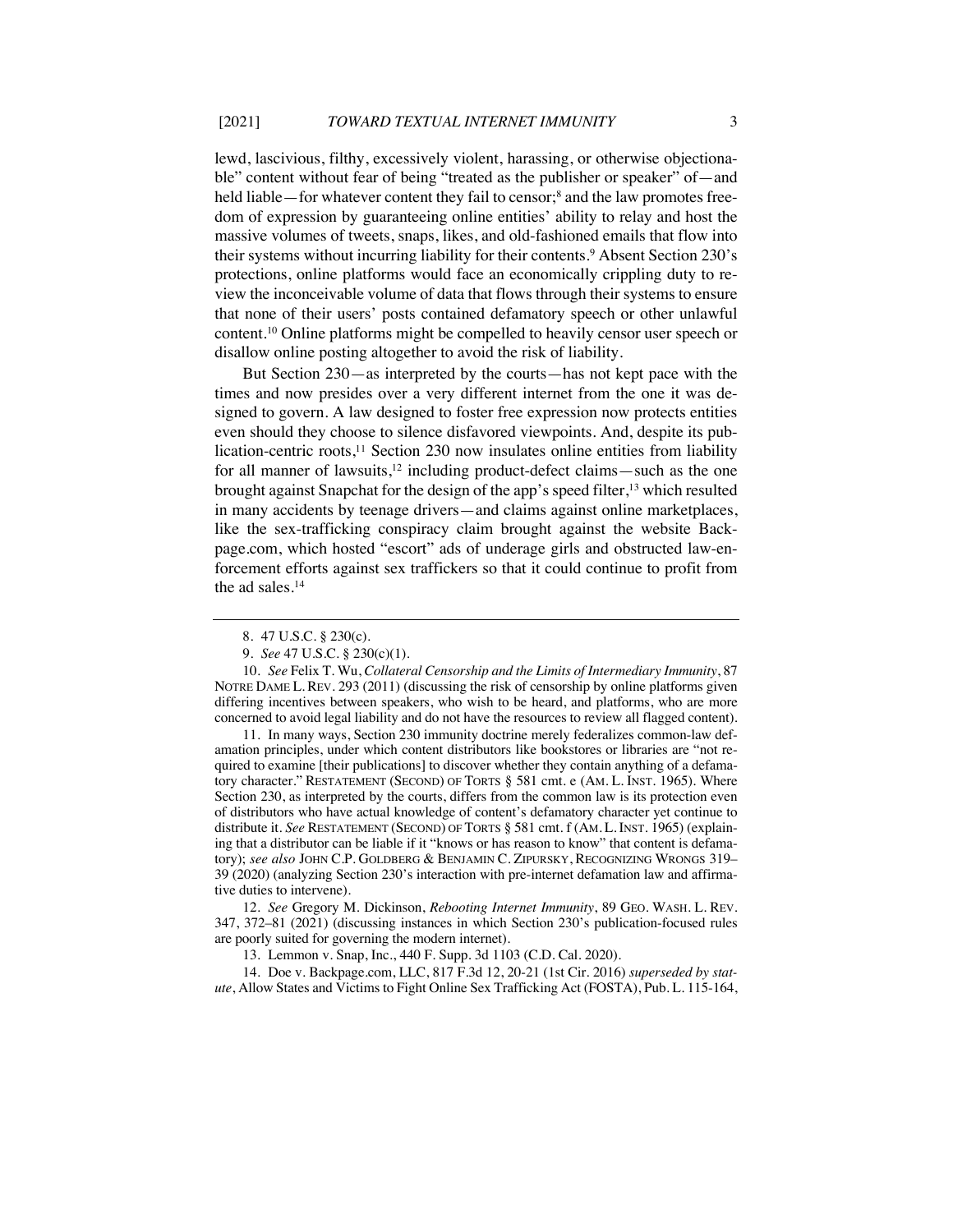#### 4 *STANFORD LAW & POLICY REVIEW* [Vol. 33]

Public anger is growing. Not only, it seems, has Big Tech become too powerful, but it even plays by a different set of rules than everyone else. Calls for Section 230 reform have come from every corner. Democrats criticize online platforms' failure to protect the public, reasoning that, given their dominance, online platforms have a responsibility to identify and limit the spread of falsified political ads, hate speech, materials promoting terrorism, and other harmful material.15 Republicans, for their part, criticize media platforms for their perceived bias, alleging that platforms' content-censorship practices systematically silence conservative voices.16 And all have come together to criticize Section 230's protection from civil liability of bad-actor websites that purposefully or knowingly facilitate sex trafficking, child pornography, terrorism, and other unlawful activity.17

#### II. A JUDICIAL CREATION

Somehow spared from criticism, however, has been the judiciary. Big Tech is vilified. Legislative proposals abound. But almost no one has pointed a finger at the courts and judges who are Section 230's true creators. No one, that is, except for Justice Clarence Thomas, who recently reminded us that things could have been—and may still become—otherwise.

Last term, the Supreme Court again declined a chance to interpret Section

<sup>132</sup> Stat. 1253 (2018).

<sup>15</sup>*. See* Cecilia Kang, David McCabe & Jack Nicas, *Biden is Expected to Keep Scrutiny of Tech Front and Center*, N.Y. TIMES (Nov. 10, 2020), https://perma.cc/UT79-FNUY (noting that then-president-elect Biden's "clearest position on internet policy" had been to revoke Section 230, which protects tech companies "from lawsuits for hosting or removing harmful or misleading content").

<sup>16</sup>*. See, e.g.*, Exec. Order No. 13925, 85 Fed. Reg. 34,079 (June 2, 2020) (criticizing platforms' censorship practices as "harming our national discourse" and ordering consideration of rulemaking by the Federal Communications Commission); Online Freedom and Viewpoint Diversity Act, S. 4534, 116th Cong. (2020) (bill sponsored by Republican Senator Roger Wicker that would encourage politically neutral moderation practices by enumerating types of censorship practices eligible for immunity protection); Ending Support for Internet Censorship Act, S. 1914, 116th Cong. (2019) (bill sponsored by Republican Senator Josh Hawley that would make Section 230 immunity contingent on politically neutral content-removal practices).

<sup>17.</sup> Both Democrats and Republicans have criticized the application of internet immunity doctrine to nonpublication claims and to entities that facilitate unlawful conduct. *See, e.g.*, H.R. REP. NO. 115-572, pt. 1, at 4 (2018) (House Judiciary Committee report on FOSTA noting that "[i]n civil litigation, bad-actor websites have been able to successfully invoke [Section 230] despite engaging in actions that go far beyond publisher functions"); S. REP. NO. 115- 199, at 2 (2018) (explaining that Section 230's "protections have been held by courts to shield from civil liability . . . nefarious actors, such as the website BackPage.com").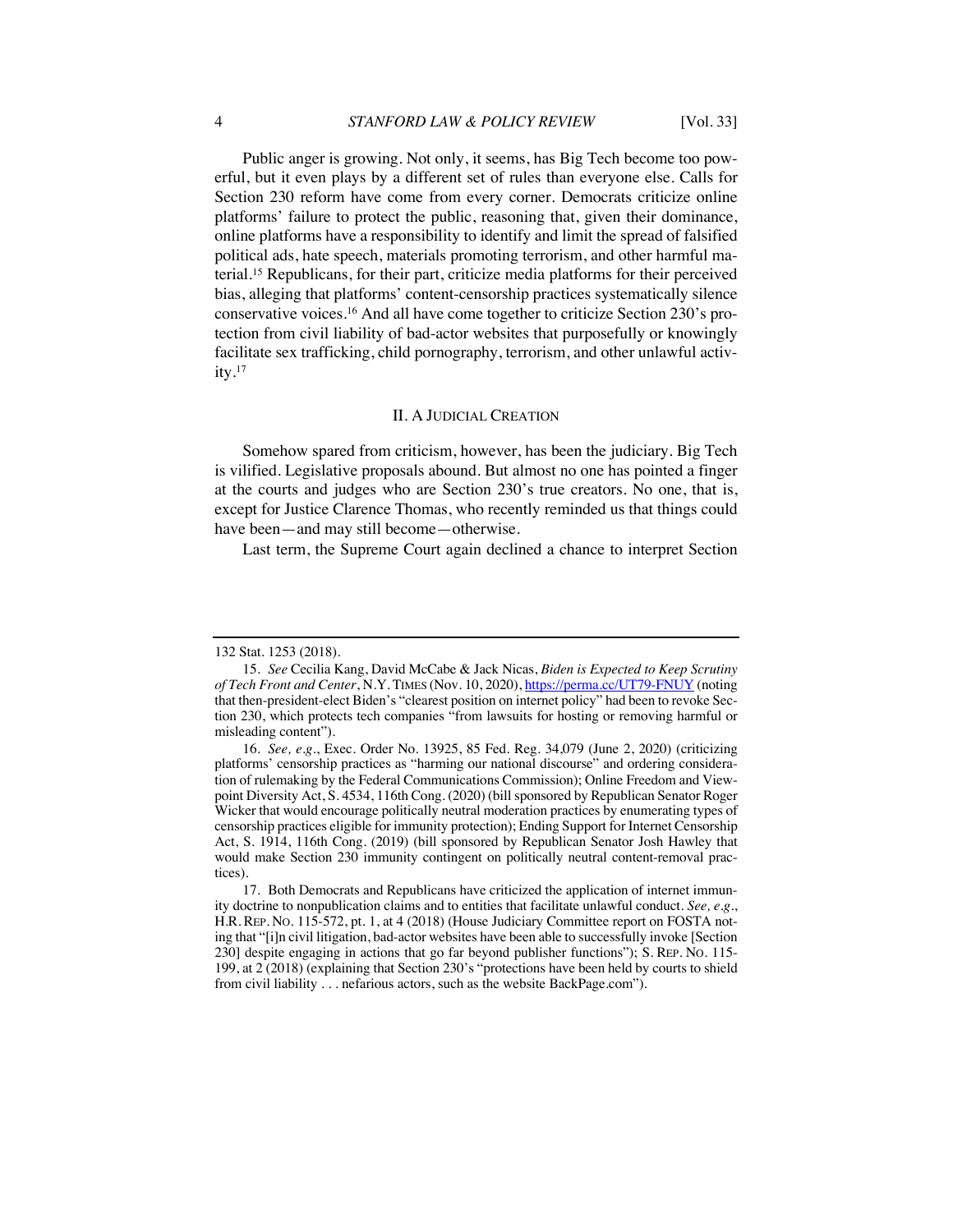230, when it denied a request to review the Ninth Circuit's decision in *Malware*bytes v. Enigma.<sup>18</sup> Despite numerous opportunities to do so,<sup>19</sup> the Court has never interpreted the statute.20 But that may soon change. Although he agreed with his colleagues' decision not to hear the case, Justice Thomas took the unusual step of issuing a statement to explain why, "in an appropriate case," the Supreme Court should consider the scope of Section 230 immunity.21 He lamented that lower courts "have long emphasized nontextual arguments when interpreting §230, leaving questionable precedent in their wake."<sup>22</sup> In particular, he questioned courts' application of Section 230 immunity even to platforms that leave content on their sites that they know to be unlawful; to those that seek out and curate unlawful content for their sites; and to claims outside the publishing context, such as those related to defective products.23 Sensing a gap between Congress's words and current internet immunity doctrine, Justice Thomas urged the Court in a future case to consider whether "the text of [Section 230] aligns with the current state of immunity enjoyed by Internet platforms."24

To students of the law, the story is familiar: A statute is stretched by wellmeaning judges trying to craft good policy in hard cases, statutory glosses are added to glosses, and eventually the glosses swallow the text to form a doctrine untethered from the statute that gave it life. Such has been the course of internet immunity doctrine under Section 230, whose evolution over the last twenty years has turned the small, unheralded provision attached to the much more comprehensive Communications Decency Act into what can now be fairly called the lynchpin of modern internet law.<sup>25</sup> Its transformation from foundling to foundationary proceeded in two discreet intellectual moves.

First, courts interpreted Section 230's purpose of promoting free expression to operate independently of its promotion of online decency. An entity can claim immunity under the statute for hosting unlawful content even if, rather than slipping through the cracks, the unlawful content is the result of an entity not engaging in any censorship of objectionable material at all. What is more, an entity can

24*. Id.* at 14.

<sup>18</sup>*. See* Malwarebytes, Inc. v. Enigma Software Grp. USA, LLC, 141 S. Ct. 13 (2020) (Thomas, J., concurring in denial of certiorari).

<sup>19</sup>*. See, e.g.*, Doe v. Backpage.com, LLC, 817 F.3d 12 (1st Cir. 2016), *cert. denied*, 137 S. Ct. 622 (2017); Force v. Facebook, Inc., 934 F.3d 53 (2d Cir. 2019), *cert. denied*, 140 S. Ct. 2761 (2020); Daniel v. Armslist, LLC, 926 N.W.2d 710 (Wis. 2019), *cert. denied*, 140 S. Ct. 562 (2019); Hassell v. Bird, 420 P.3d 776 (Cal. 2018), *cert. denied sub nom*. Hassell v. Yelp, Inc., 139 S. Ct. 940 (2019).

<sup>20</sup>*. Malwarebytes*, 141 S. Ct. 13, 13.

<sup>21</sup>*. Id.* at 14.

<sup>22</sup>*. Id.*

<sup>23</sup>*. Id.* at 16-18.

<sup>25</sup>*. See* JEFF KOSSEFF, THE TWENTY-SIX WORDS THAT CREATED THE INTERNET 66–68 (2019) (noting that few media outlets even mentioned Section 230 in their coverage when the Communications Decency Act was enacted).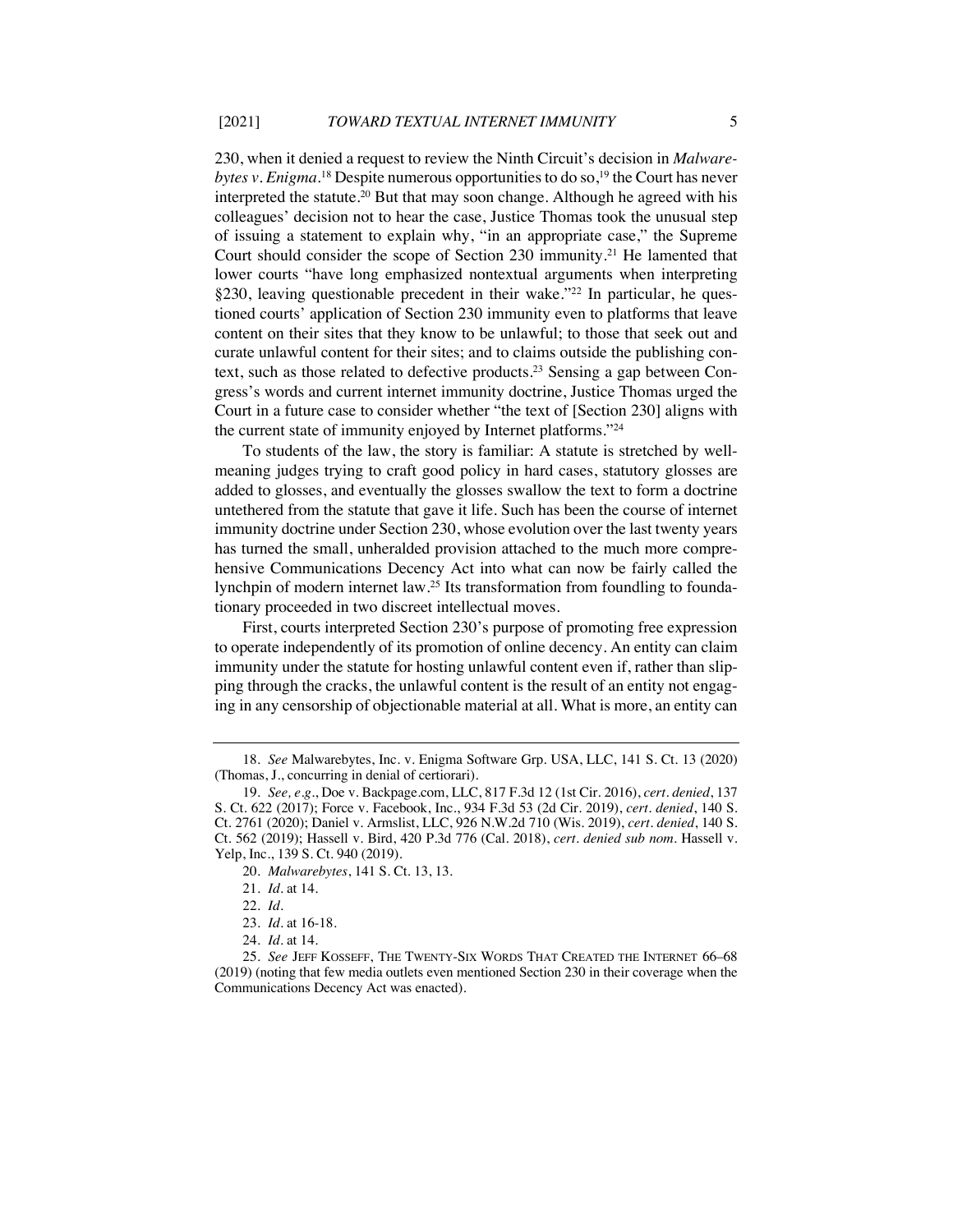claim immunity even if it possesses *actual knowledge* of unlawful material and still fails to remove it.<sup>26</sup> Given that it does nothing to encourage removal of objectionable content, this view is in tension with Section 230's title, "Protection for 'Good Samaritan' blocking and screening of offensive material" and its enactment as part of the "Communications Decency Act."27 But the approach is not impossible to reconcile with the text and, seemingly more important to courts, it supports a policy of maximal free expression on the internet.

Courts around the country were concerned that free expression would suffer unless they granted broad Section 230 immunity, even to entities with actual knowledge of unlawful content.28 They feared what is known as the heckler's veto problem: If platforms become liable for any content they are made aware of but fail to take down, platforms might decide to automatically take down, without investigation, any content even reported to them as objectionable to avoid the cost of investigating.29 An internet user's post might be taken down and her freedom to speak her mind undermined by the unverified complaint of an internet

28. The leading case is the Fourth Circuit's now-famous decision in *Zeran v. America Online*, *Inc.*, 129 F.3d 327 (4th Cir. 1997) (Wilkinson, C.J.) (AOL immune from suit for its failure to remove, despite notification by plaintiff, messages that purported to advertise for sale shirts with tasteless slogans related to the Oklahoma City bombing and directed individuals to call plaintiff's phone number).

29*. See generally* Brett G. Johnson, *The Heckler's Veto: Using First Amendment Theory and Jurisprudence to Understand Current Audience Reactions Against Controversial Speech*, 21 COMM. L. & POL'Y 175 (2016) (discussing the concept of the heckler's veto, whereby an individual is able to restrict another's freedom to speak by filing complaints against, shouting down, heckling, threatening, or otherwise harassing the speaker); *see also* Reno v. ACLU, 521 U.S. 844, 880 (1997) (invalidating portions of the Communications Decency Act, because, among other reasons, the requirement not to communicate indecent speech to "'specific person[s]' . . . would confer broad powers of censorship, in the form of a 'heckler's veto,' upon any opponent of indecent speech"); Rory Lancman*, Protecting Speech from Private Abridgement: Introducing the Tort of Suppression*, 25 SW. U. L. REV. 223, 253–55 (1996) (discussing

<sup>26</sup>*. Malwarebytes*, 141 S. Ct. 13, 15 (explaining that courts have interpreted Section 230 to confer immunity "even when a company distributes content that it *knows* is illegal"); *see, e.g.*, Doe v. Backpage.com, LLC, 817 F.3d 12, 21-24 (1st Cir. 2016) (dismissing claim despite allegations website acted deliberately because "[w]hatever Backpage's motivations, those motivations do not alter the fact that the complaint premises liability on . . . third-party content"); Barnes v. Yahoo!, Inc., 570 F.3d 1096, 1098-1103 (9th Cir. 2009) (dismissing negligence claim where defendant Yahoo acknowledged nude photos posted of plaintiff without her consent but promised to follow through on its promise to remove them); Doe v. Am. Online, Inc., 783 So. 2d 1010, 1018 (Fla. 2001) (dismissing claim where plaintiff alleged AOL was aware that a particular user of its service was transmitting unlawful photographs and yet declined to intervene).

<sup>27</sup>*. See* Doe v. GTE Corp., 347 F.3d 655, 660 (7th Cir. 2003) (Easterbrook, J.) (noting that if the prevailing approach is correct, "then  $\frac{6}{2}$  *230(c)* as a whole makes [online entities] indifferent to the content of information they host or transmit: whether they do (*subsection*   $(c)(2)$  or do not (*subsection*  $(c)(1)$ ) take precautions, there is no liability under either state or federal law" (emphasis added)); *see generally* ANTONIN SCALIA & BRYAN A. GARNER, READING LAW 176 (2012) (surplusage "canon prevents . . . an interpretation that renders [a provision] pointless").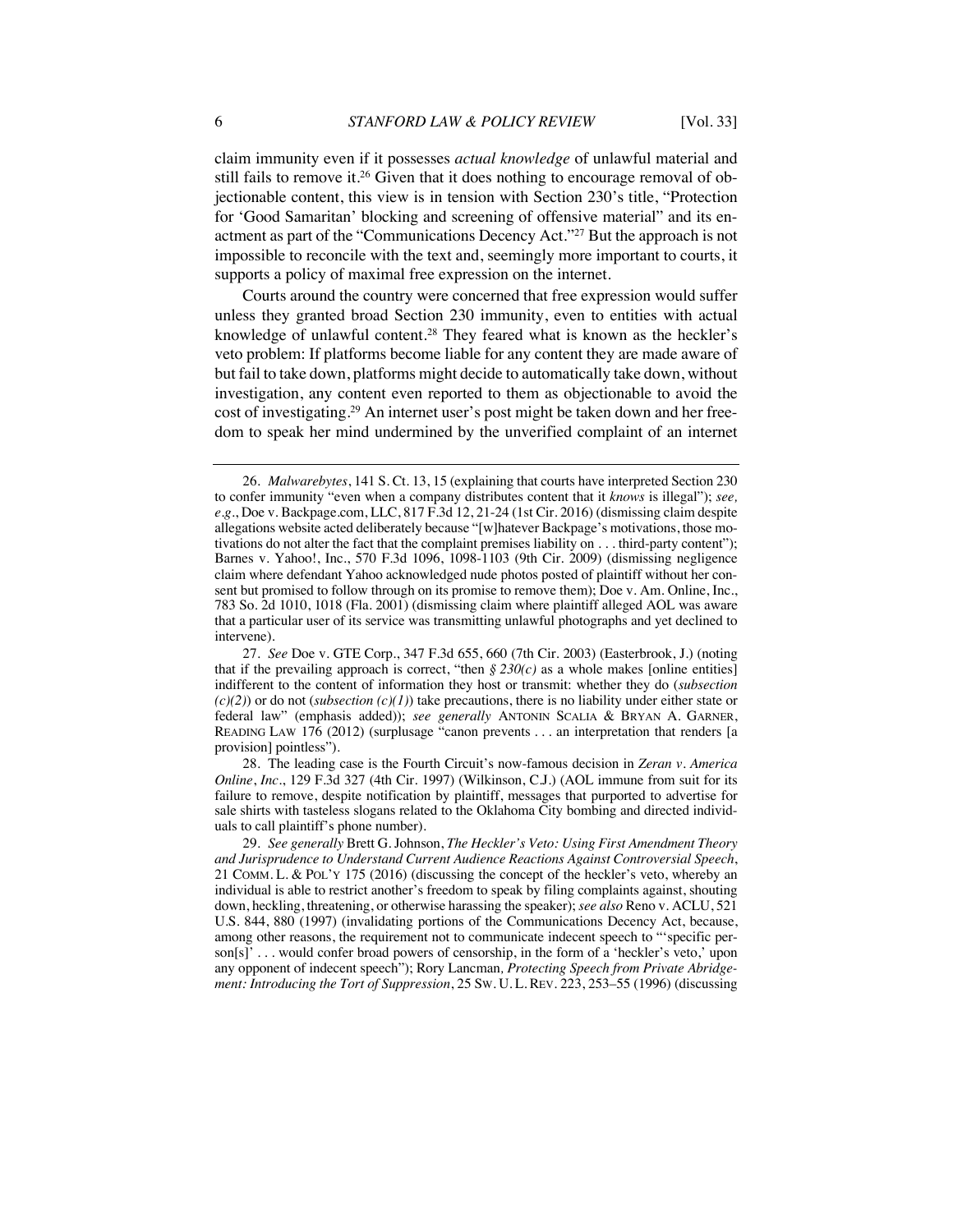"heckler." To avoid this problem and thereby further a policy of "freedom of speech in the new and burgeoning Internet medium," early courts granted broad immunity under Section 230 to any claim implicating an entity's "exercise of a publisher's traditional editorial functions—such as deciding whether to publish, withdraw, postpone or alter content" even when the entity is made aware that the content is unlawful.30

The second, more worrisome, step in Section 230's transformation is its application to nonpublication claims. Although Section 230 is publication centric it encourages censorship and it speaks in terms of "publishers or speakers" and "content providers"—publication has never been the internet's exclusive function, and it is even less so now than it was in 1996. The internet operates as a virtual world, complete with all manner of goods and services and every kind of wrongdoing. That includes not only publication-related wrongs, like defamation, but also physical-world wrongs, like designing defective smartphone apps or facilitating sex trafficking or illegal gun sales. Claims involving such wrongdoing—against Snapchat, Backpage, or Armslist, for example—raise categorically different issues than Section 230 or the internet immunity doctrine it inspired are designed to handle.<sup>31</sup> Rather than argue that an online entity should have reviewed and moderated third-party content, such claims are analogous to physical-world product defect or conspiracy cases. They argue that an online entity should have designed its app or website differently, typically to include more safety features, or that it intentionally facilitated and profited from unlawful activity.

Courts considering such claims, however, have sometimes ignored the distinction and doubled down on earlier policy-based reasoning. Even for claims that do not allege a failure to review third-party content—and thus do not implicate the moderation burden and heckler's veto concern—courts often grant immunity to defendants on the ground that to do otherwise would interfere with the entity's control over "traditional editorial functions."32 It does not matter that

the origin of the "heckler's veto" concept).

<sup>30</sup>*. Zeran*, 129 F.3d at 330, 333 (reasoning that even "liability upon notice reinforces service providers' incentives to restrict speech" because the entity would be required to review and investigate so many complaints as to "create an impossible burden").

<sup>31</sup>*. See* Lemmon v. Snap, Inc., 440 F. Supp. 3d 1103, 1107 (C.D. Cal. 2020) (negligence claim against Snapchat for alleged defects in design of the speed filter feature of its app, which plaintiff alleged contributed to auto accidents); Daniel v. Armslist, LLC, 926 N.W.2d 710, 716 (Wis. 2019), *cert. denied*, 140 S. Ct. 562 (2019) (negligence, public nuisance, wrongful death, aiding and abetting tortious conduct, and other claims against Armslist, alleging that it intentionally designed its website to facilitate illegal gun sales); Doe v. Backpage.com, LLC, 817 F.3d 12, 20 (1st Cir. 2016) (statutory sex-trafficking conspiracy claim against Backpage based on actions site allegedly took to impede law enforcement efforts, such as email anonymization and stripping metadata from photographs).

<sup>32</sup>*. Zeran*, 129 F.3d at 330; *see also* Malwarebytes, Inc. v. Enigma Software Grp. USA, LLC, 141 S. Ct. 13, 17-18 (2020) (discussing the breadth of protection over entities' editorial decisions and courts' application of immunity in nonpublication contexts).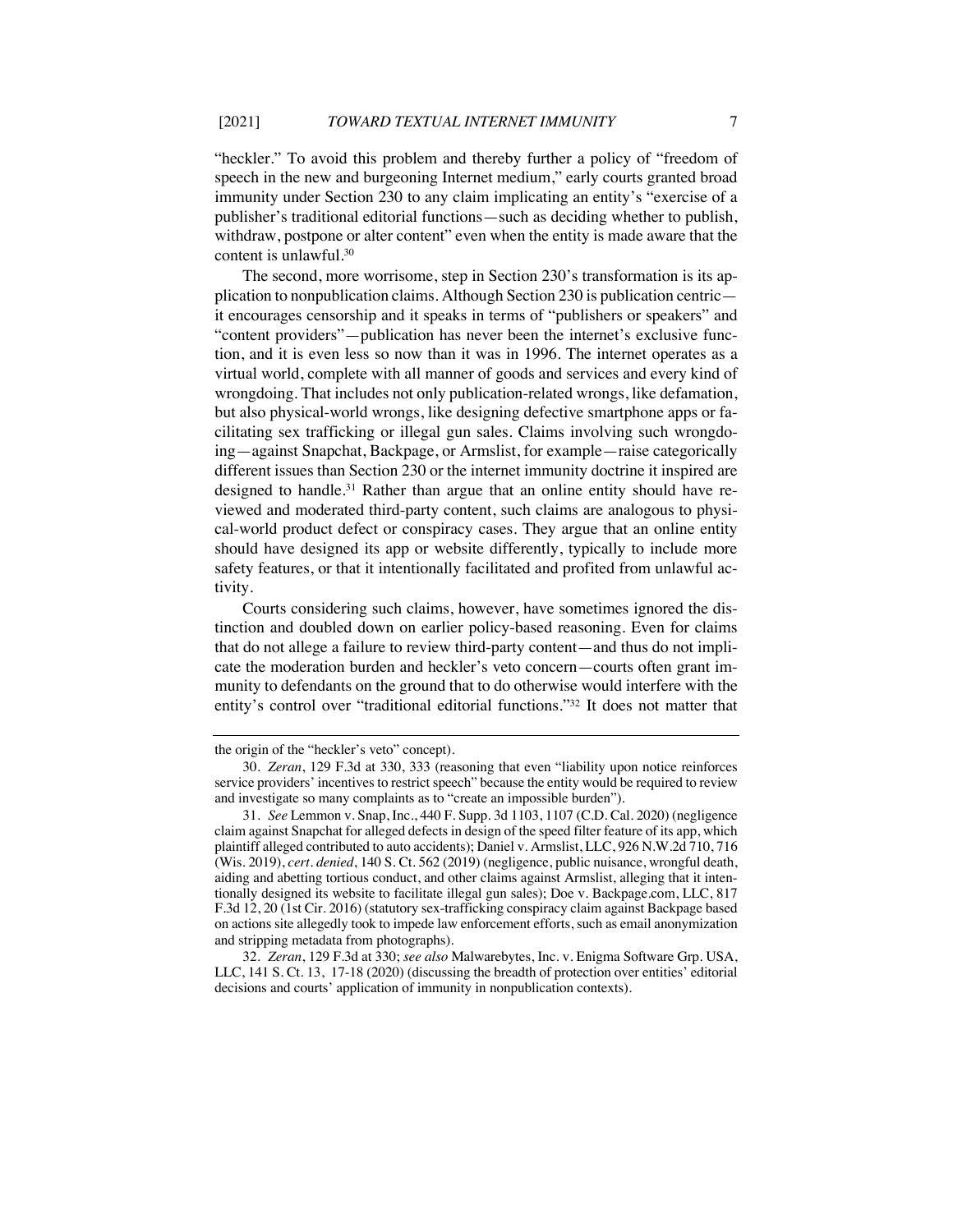applying the doctrine to bar product-defect claims is in tension with Section 230's publication focus and the logic of earlier decisions, which premised protection of editorial functions despite a culpable mental state on the need to avoid the heckler's veto. Internet immunity doctrine has become an independent judicial creation, untethered from and largely unconcerned with the words of the statute that gave it life.

Thus, here we are today: a judicially created internet immunity doctrine, a too-powerful tech industry that plays by a different set of rules, and a Supreme Court openly contemplating upsetting the whole house of cards. Of course, it must be acknowledged, much of the dissonance between immunity doctrine and the internet landscape is attributable to the internet's dramatic evolution over the past two decades. Courts could never have foreseen those changes. But that is exactly the problem. By taking a statute targeted to promote internet publication and the censorship of indecent material and pressing it into service as an internetfreedom cure-all, courts have created an expansive doctrine of immunity that is ill-suited for the modern internet, yet now cemented in precedent across the country.

# III. CHARTING A NEW COURSE

That internet immunity doctrine is a judicial creation, however, has its benefits. Courts can always change course. Because the Supreme Court has not (yet) interpreted Section 230, the question of its scope has been left for independent resolution in sixty-three jurisdictions—the thirteen federal circuit courts of appeal and the high courts of the fifty states.33 Thus far, the story has been one of largely uniform decisions across jurisdictions, all following broadly worded early precedents as if maximal immunity inevitably flows from the words of the

<sup>33.</sup> Although state courts are bound by the Supreme Court on matters of federal law, they are not required to follow decisions of the federal courts of appeal. *Compare* James v. City of Boise, Idaho, 136 S. Ct. 685, 686 (2016) (per curiam) (reversing Idaho Supreme Court decision that it was not bound to follow the Supreme Court's interpretation of a federal statute and explaining that it is the Supreme "Court's responsibility to say what a federal statute means" and "it is the duty of other courts to respect that understanding" (citation and internal quotation marks omitted)), *with* Owsley v. Peyton, 352 F.2d 804, 805 (5th Cir. 1965) ("Though state courts may for policy reasons follow the decisions of the Court of Appeals whose circuit includes their state, they are not obliged to do so." (citation omitted)); *see also* Lockhart v. Fretwell, 506 U.S. 364, 376 (1993) (Thomas, J., concurring) ("[N]either federal supremacy nor any other principle of federal law requires that a state court's interpretation of federal law give way to a (lower) federal court's interpretation."); *Arizonans for Official English v. Arizona*, 520 U.S. 43, 66 n.21 (1997) (noting that "the *stare decisis* effect of [a federal district] court's ruling was distinctly limited" because it was "not binding on the Arizona state courts." (citation and internal quotation marks omitted)). For an intriguing alternative view, that state courts should be bound by lower federal courts' interpretations of federal law, see Amanda Frost, *Inferiority Complex: Should State Courts Follow Lower Federal Court Precedent on the Meaning of Federal Law?*, 68 VAND. L. REV. 53 (2015).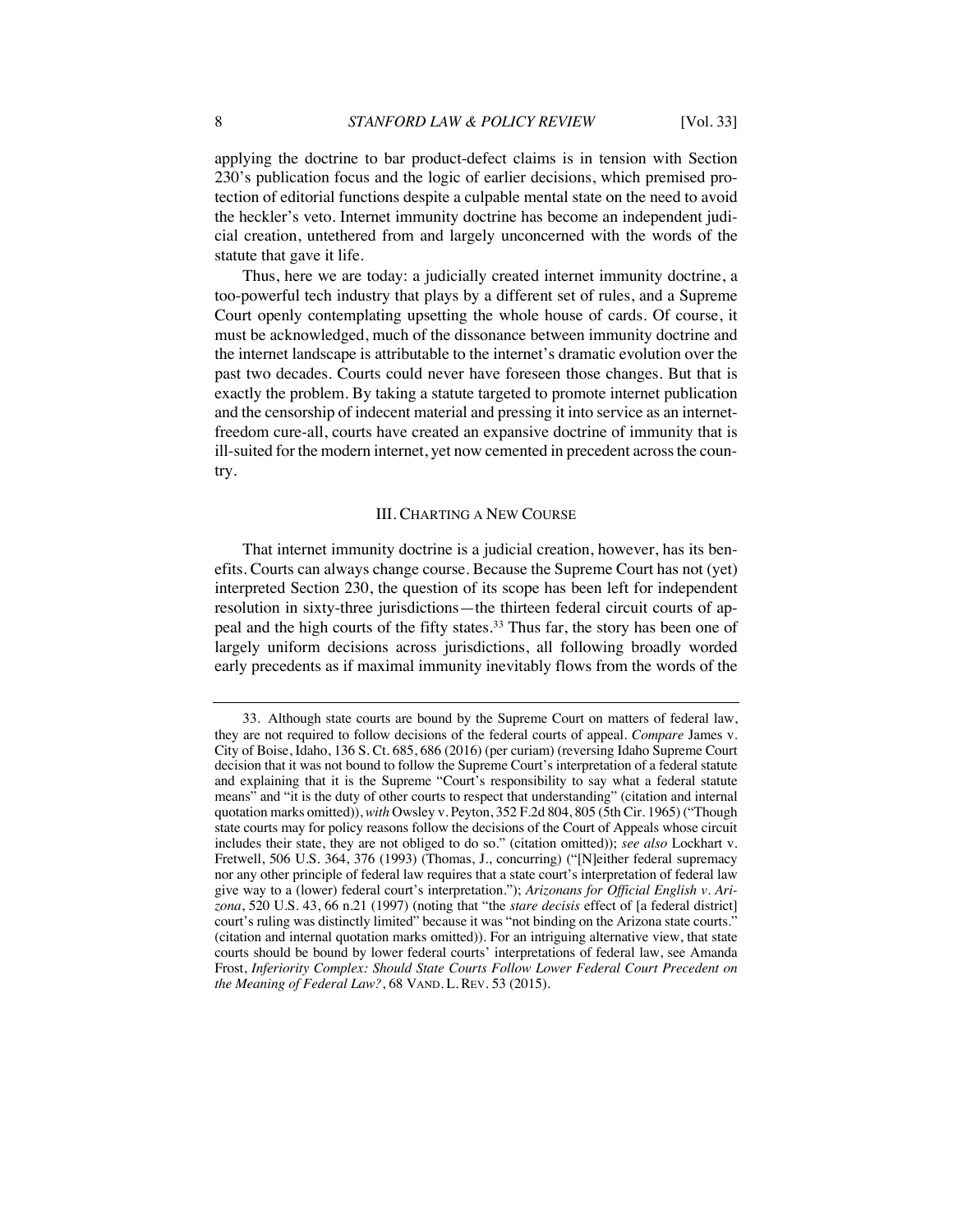statute. It does not, and Justice Thomas's statement in *Malwarebytes* should embolden other courts to say so.

A text-focused renaissance of Section 230 would shift internet immunity doctrine in two directions. First, it would expose tech companies to liability where they act as more than conduits and can be thought of as somehow "responsible . . . for"<sup>34</sup> the content they host—for example, because they know that a piece of unlawful content is on their platforms but fail to remove it or because they intentionally curate it. Second, it would limit online entities' ability to assert immunity in lawsuits not directly related to publication,<sup>35</sup> such as claims for negligence, product defects, conspiracy, or antitrust violations.

Big Tech will inevitably yowl that the destruction of the internet is upon us. It is not. But there is reason for caution. As they develop the contours of what it takes for an online entity to become "responsible for" third-party content or what

<sup>34. 47</sup> U.S.C. § 230(f)(3). Section  $230(c)(1)$  speaks only of "computer services," which are immune from liability, and "information content providers," which are not immune. But the section's definitional subsection,  $\S$  230(f)(3), clarifies that information content providers ineligible for immunity includes not only authors of internet content, but also any entity *responsible for* content creation. For analysis of how common-law concepts of vicarious liability might be employed to construe "responsibility," see Agnieszka McPeak, *Platform Immunity Redefined*, 62 WM. & MARY L. REV. 1557, 1584–1612 (2021) (discussing joint enterprise liability); Gregory M. Dickinson, Note, *An Interpretive Framework for Narrower Immunity Under Section 230 of the Communications Decency Act*, 33 HARV. J.L. & PUB. POL'Y 863, 877– 81 (2010) (discussing civil conspiracy liability for concert of action). The Ninth Circuit's influential decision in *Roommates.com* initially appeared poised to spur courts in this direction. *See* Fair Hous. Council v. Roommates.com, LLC, 521 F.3d 1157, 1162 (9th Cir. 2008) (en banc) (Kozinski, C.J.) (emphasizing that an online entity becomes a content creator and thus ineligible for immunity if it is "responsible" for "creating or developing" content even "in part"). Subsequent courts have, however, continued to apply immunity broadly, requiring plaintiffs to show an entity's material contribution by "specifically encourag[ing] development of what is offensive about the content" before an entity can be found to have created or developed content. *See* FTC v. Accusearch, Inc., 570 F.3d 1187, 1198–99 (10th Cir. 2009); *see also*  Olivier Sylvain, *Intermediary Design Duties*, 50 CONN. L. REV. 203, 258 (2018) (explaining that "in practice," the material contribution standard "makes legal challenges to intermediaries' designs especially difficult to win").

<sup>35.</sup> Section  $230(c)(1)$ 's text limits its scope to publication-related claims. It bars any lawsuit that would treat an online entity as "the publisher or speaker" of any information provided by a third party.  $47 \text{ U.S.C.}$  §  $230(c)(1)$ . Some courts have limited immunity to causes of action for which publication is a required element. *See, e.g.*, City of Chicago v. StubHub!, Inc., 624 F.3d 363, 366 (7th Cir. 2010) (Easterbrook, C.J.) (reasoning that Section 230 "limits who may be called the publisher of information that appears online," which "might matter to liability for defamation, obscenity, or copyright infringement" but not "Chicago's amusement tax"). Given courts' broad conception of what editorial functions Section 230 protects, however, this requirement is almost always satisfied. *See* Doe v. Backpage.com, LLC, 817 F.3d 12, 19 (1st Cir. 2016) (noting that "[t]he broad construction accorded to section 230 as a whole has resulted in a capacious conception of what it means to treat a website operator as [a] publisher or speaker" and that Section 230 has accordingly been applied to "a wide variety of causes of action, including housing discrimination, negligence, and securities fraud and cyberstalking" (citations omitted)). *But see* Doe v. Internet Brands, Inc., 824 F.3d 846, 853 (9th Cir. 2016) (allowing failure to warn claim to proceed).